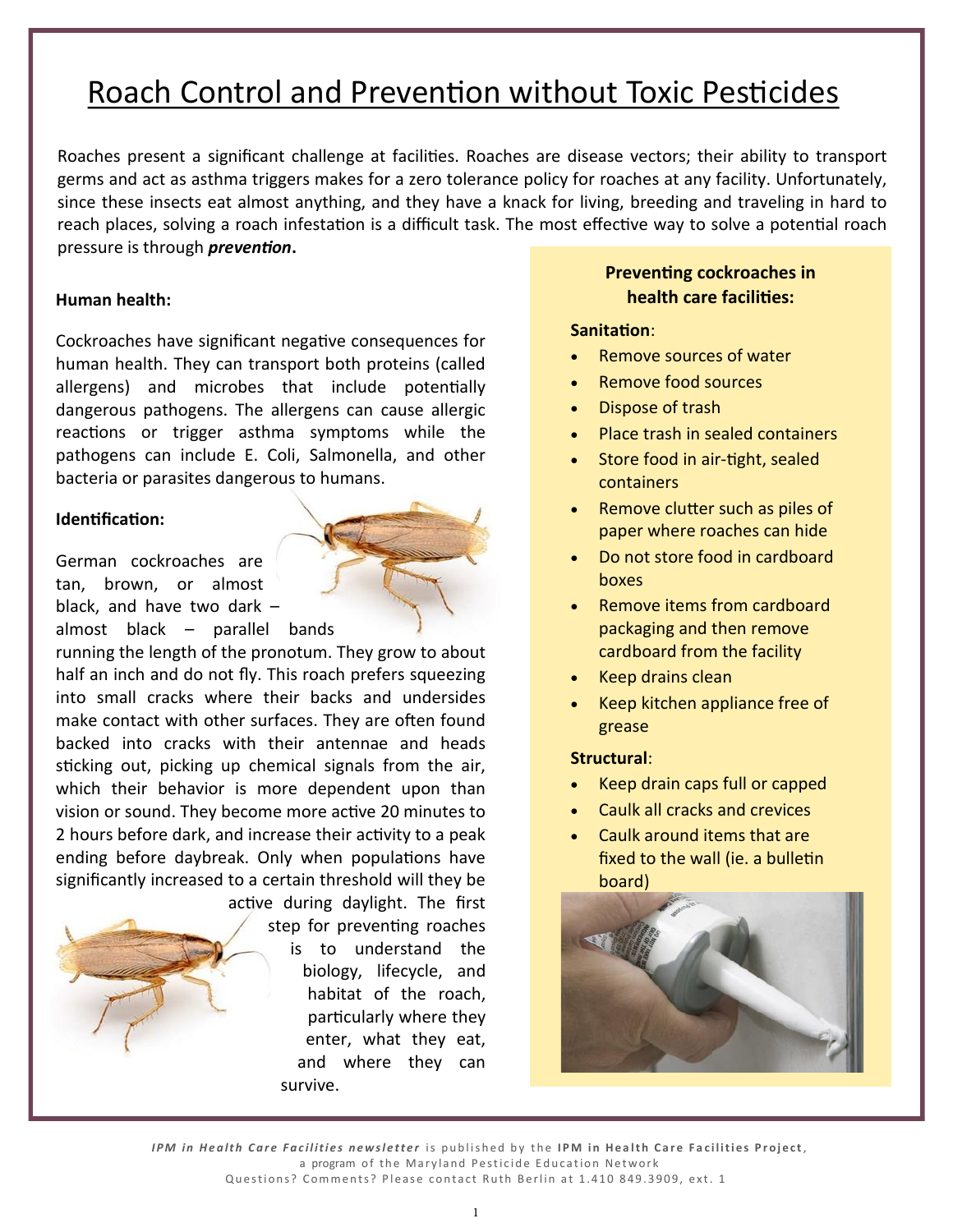

# continued...



Most German cockroaches enter a facility when an egg case each egg case can contain up to 0 eggs is introduced in shipped materials, beverage cases, or produce packaging. They are o en hidden deep in the folds of corrugate cardboard. hen roach egg•  $-\frac{1}{2}$ 

È<br>E ĹΈ ama F ŔE.



**IDE** 

Control